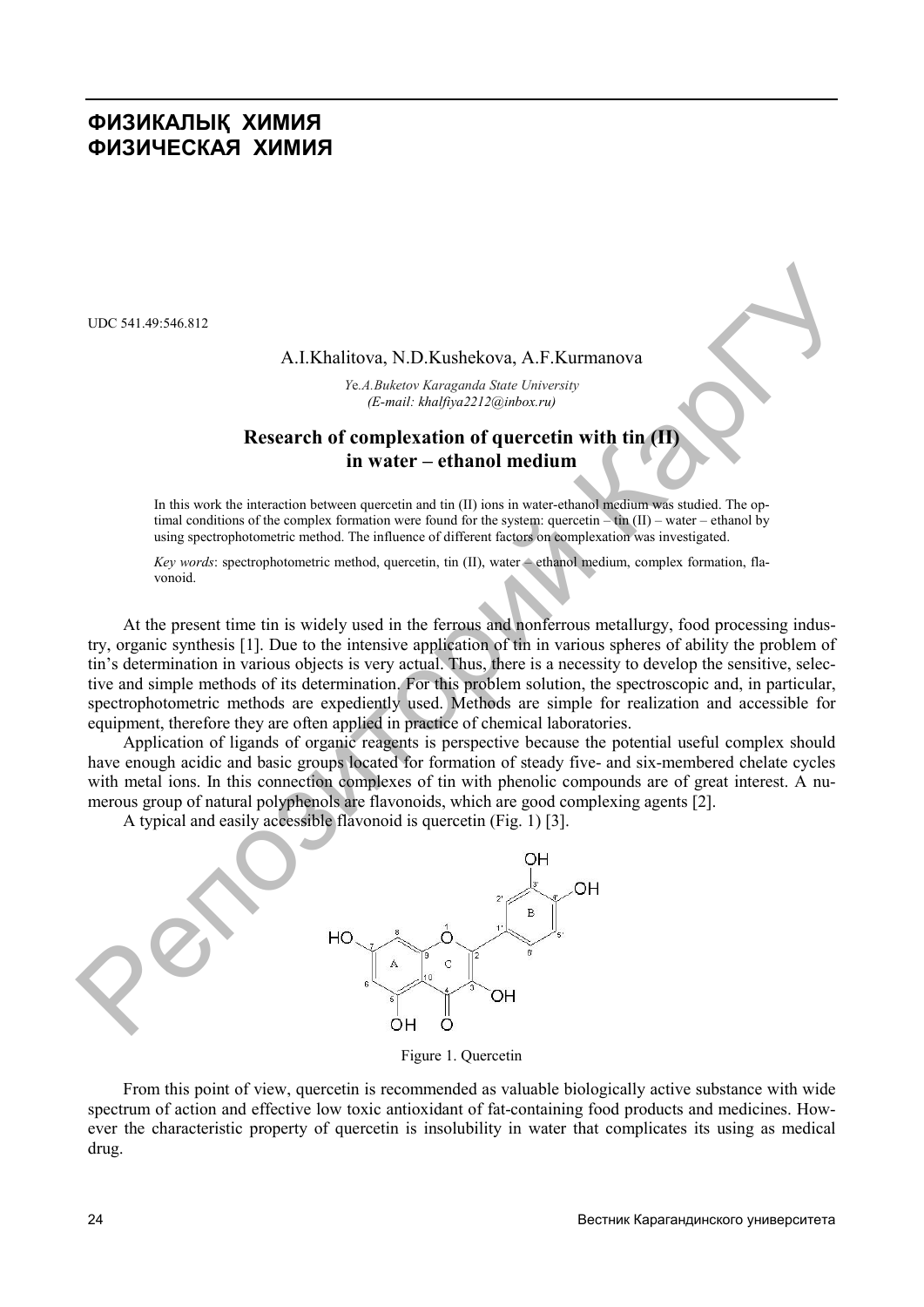Many complexes of quercetin with other metals have been described in literature [4]. However information of tin (II) complexes with quercetin is practically absent. In this connection studying of the opportunity of tin (II) and quercetin complexation in water-ethanol solutions is of great scientific and practical interest.

#### *Experimental*

*Reagents.* All chemicals were of analytical-reagent grade. A standard solution of tin (II) was prepared by dissolving an exactly weighed amount of SnCl<sub>2</sub>·2H<sub>2</sub>O in distilled water and was standardized volumetrically using sodium chloride [5]. Quercetin solution was prepared by dissolving of appropriate amount of reagent in 96 % ethanol.

*Apparatus.* UV-vis absorption spectra were recorded in the spectral range of 200–700 nm against water using SHIMADZU 1800 spectrophotometer equipped with 1 cm quartz cells. Absorbance of solutions was measured using CPhC-3 photometer. Akvilon pH meter was employed for pH measurements.

#### *Results and discussion*

The preliminary experiments showed that tin (II) reacted with quercetin in water-ethanol solutions to form a yellow-green compound. The UV-vis spectrum of initial flavonoid showed two absorption bands, while complex showed three ones (Fig. 2). And besides the first two bands were identical for both samples: 250 nm and 375 nm. However, as regards the complex spectrum, it is shown that the third absorption band is appeared at 440 nm. Thus UV-vis spectra proved the formation of a new quercetin – tin (II) complex in water – ethanol medium.



Figure 2. UV-vis spectra of quercetin (*a*) and its complex with tin (II) (*b*)

When selecting optimal conditions for complex formation it was necessary to research the influence of different factors on this process.

*Effect of time*. During the preliminary experiments it was determined that an absorbance of the complex was changing within time. As it is seen from Figure 3, absorbance increases during 15 minutes, then it decreases slowly and remains constant after 40 minutes from the beginning of the experiment. Thus, further researches were made after 15 minutes from solutions' preparation.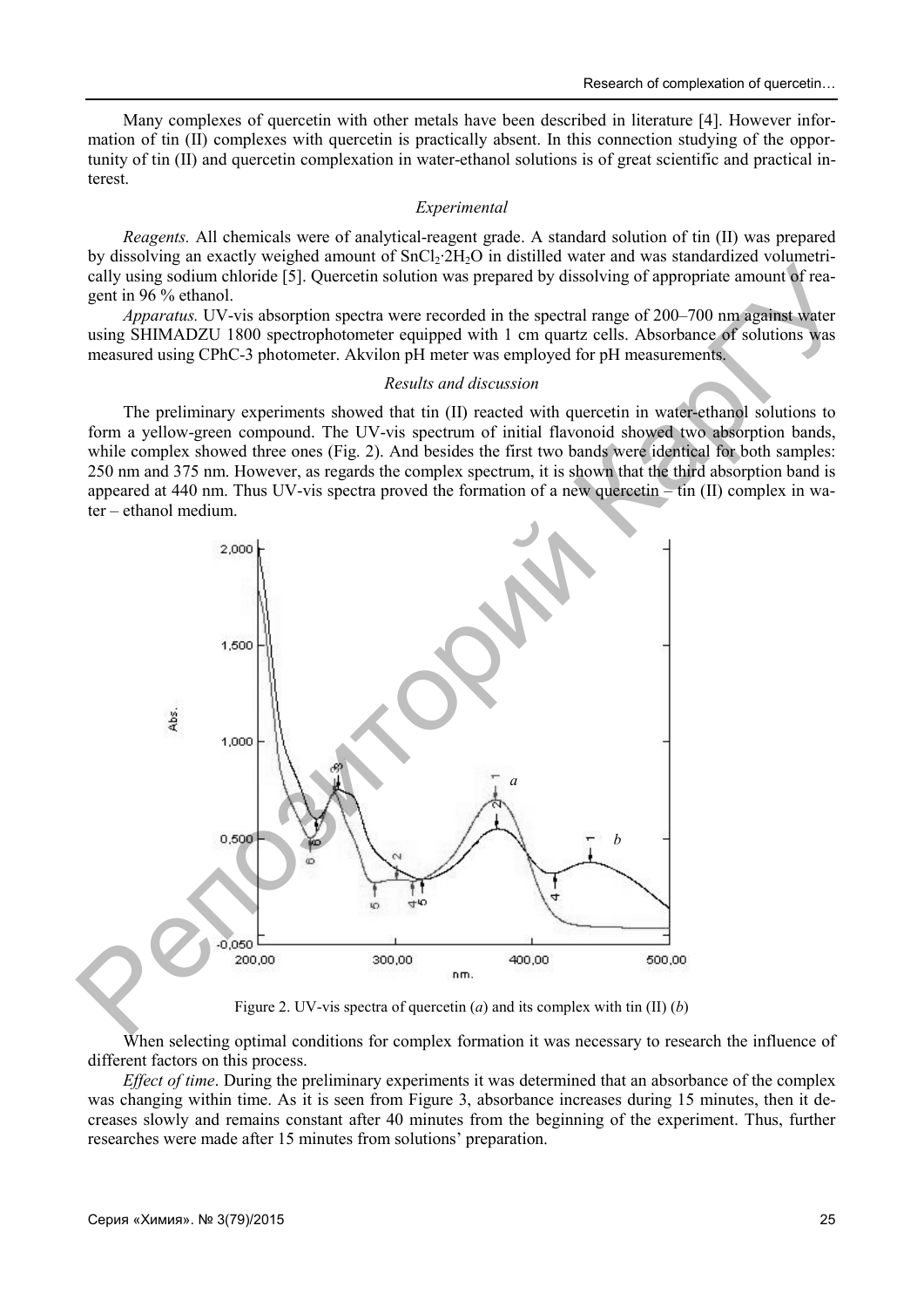

*Effect of solvent.* As it was mentioned earlier, quercetin is insoluble in water, but it can be successfully dissolved in many organic solvents, in particular, in ethanol. As regards quercetin – tin (II) complex, its solubility in water is also not good. For this reason, further experiments were carried out in water – ethanol medium. It was established, that if the content of ethanol was lower 30 % vol., complex formed a precipitation.

In the Figure 4 the dependence of quercetin – tin (II) complex absorbance on solvent's concentration is presented. As the received results show, with the increase of ethanol concentration, the absorbance of complex solution increases too up to 80 % vol. and then it goes down. The character of the curve obtained allows to propose that water molecules in the inside coordination sphere of tin (II) ions are substituted by the ethanol ones. This process is accompanying with the growth of absorbance. When alcohol content becomes more than 80 % vol. the substitution of q quercetin molecules by the ethanol ones occurs. . That's why further decrease of the absorbance is observed. Therefore, it can be proposed, that alcohol molecules comprise in complex's structure.

### *Conclusion*

Thus, as the result of complexation reaction between quercetin and tin (II) a new compound was synthesized and optimization of reaction conditions in water – ethanol medium was carried out. It was shown that the complex formation depended on time and ethanol content in the system. It was also established that ethanol molecules could be included in the structure of the complex.

#### References

1 Spivakovskii V.B. Analytical chemistry of tin. — Moscow: Nauka, 1976. — 252 p.

2 *Kostuk V.A., Potapovich A.I.* Bioradicals and bioantioxidants. — Minsk: BSU Publ., 2004. — 174 p.

3 Mukhametzhanov M.N., Kagarlickii A.D., Adekenov S.M., Turmukhambetov A.E. Information of quercetin's new derivatives // The Problems of Efficient Medical and Technical Plants of Kazakhstan Usage. — Almaty: Gylym, 1986. — P. 230–232.

4 *De Souza R.F.V., De Giovani W.F.* Antioxidant properties of complexes of flavonoids with metal ions // Redox Report. — 2004. — Vol. 9, No. 2. — P. 97–104.

5 *Korostelev P.P.* Preparation of solutions for chemical-analytical experiments. — Moscow: Nauka, 1964. — 400 p.

### A.И.Ха алитова, Н.Д.Кушекова, А.Ф.Курманова

### **Сулы – этанолды ортада к кверцетиннің қалайымен (II) компле екс түзуін зерттеу**

Мақалада сулы–этанолды ортада кверцетин мен қалайы (II) иондары арасындағы әрекеттесулер зерттелді. Спектрофотометриялық қ əдісті қолдану арқылы кверцетин – қалайы (II) – су – э этанол жүйесінде комплекс түзілудің оңтайлы ж жағдайлары табылды. Кешеннің түзілуіне əр түрлі фак кторлардың əсері зерттелді.